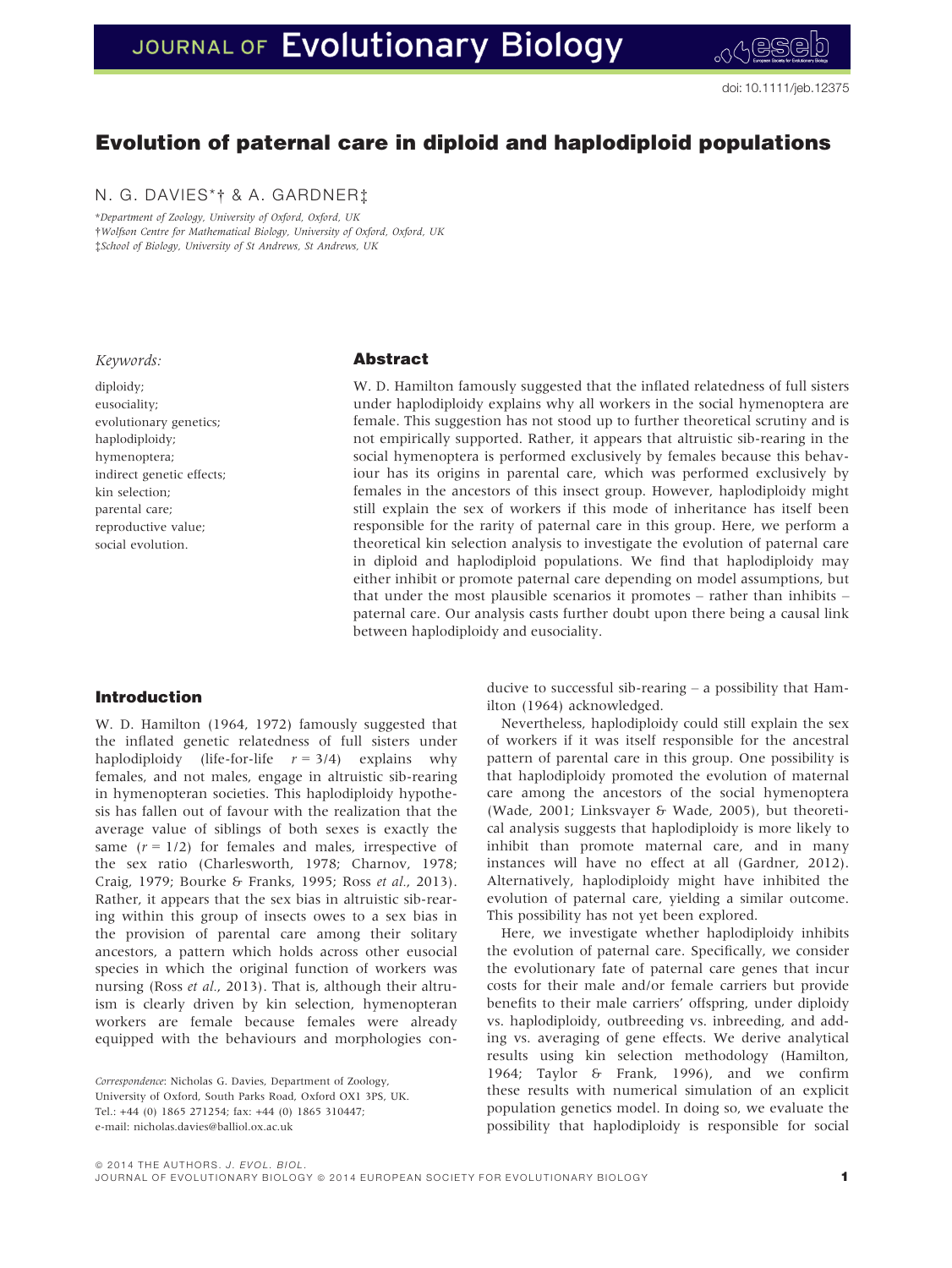hymenopteran workers being female because it inhibited the evolution of paternal care among their ancestors.

#### Model and results

#### Kin selection model

Gardner (2012) considered a kin selection model of the evolution of maternal care in order to evaluate the possibility that haplodiploidy has facilitated eusociality by promoting the evolution of maternal care. We adapt that model to investigate the evolution of paternal care, in order to evaluate the possibility that haplodiploidy has led to an exclusively female worker caste by inhibiting the evolution of paternal care. We assume an infinite population of females and males with diploid or haplodiploid inheritance. We consider the evolution of a paternal care gene, which benefits the offspring of its male carriers while carrying a cost for its female and/or male carriers. These costs could potentially owe to pleiotropic effects of the paternal care gene, rather than simply the cost of the behaviour itself. Behavioural genes with pleiotropic effects have been described in nature; for example, genetic variation in the vertebrate melanocortin system has pleiotropic effects on coloration and behaviour in both sexes (Ducrest et al., 2008), and parental care behaviours in burying beetles show positive genetic correlations between sexes (Walling et al., 2008). Accordingly, the fitness of a female is  $w_f(G, G')$ and the fitness of a male is  $w_m(G, G')$ , where G is the individual's breeding value for the paternal care gene and  $G'$ is the individual's father's breeding value. We denote by  $C_f = -\frac{\partial w_f}{\partial G}$  and  $C_m = -\frac{\partial w_m}{\partial G}$  the direct cost of the paternal care gene for females and males, respectively, and we denote by  $B_f = \partial w_f / \partial G'$  and  $B_m = \partial w_m / \partial G'$  the indirect benefit for female and male offspring of male carriers of the paternal care gene, respectively. We assume that breeding values are determined either through adding or averaging of gene effects. For diploids,  $G = g_1 + g_2$  under adding, where  $g_1$  and  $g_2$  are the individual's two genic values, and  $G = (g_1 + g_2)/2$  under averaging. For haploids,  $G = g$ , where g is the individual's single genic value, irrespective of whether gene effects add or average together (see Gardner, 2012 for more discussion of adding vs. averaging of gene effects).

#### Adding gene effects

Under the assumption that gene effects add together, we find that natural selection favours paternal care under diploidy when

$$
-(2+2f)C_f + (1+3f)B_f - (2+2f)C_m + (1+3f)B_m > 0,
$$
  
(1)

where f is the coefficient of inbreeding (see Appendix for derivation). The corresponding condition for haplodiploidy is

$$
-(2+2f)C_f + (1+f)B_f - C_m + fB_m > 0. \tag{2}
$$

Adopting some simplifying assumptions, conditions (1) and (2) can be rearranged into the form  $C/B < A$ , where  $A$  describes the 'potential for paternal care' (cf. Gardner, 2012). A relatively high potential means that paternal care is favoured by natural selection even if there is a relatively high cost/benefit ratio, whereas a relatively low potential means that paternal care is disfavoured by natural selection unless the cost/benefit ratio is correspondingly low. In particular, we assume that: (i) the benefit of paternal care accrues equally to a caring father's sons and daughters  $(B_f = B_m = B)$ ; (ii) the benefit is positive  $(B > 0)$ ; and (iii) one of three scenarios applies regarding the cost of paternal care, namely, that females and males bear the cost of paternal care equally  $(C_f = C_m = C)$ , only females bear the cost of paternal care ( $C_f = C$ ,  $C_m = 0$ ), or only males bear the cost of paternal care ( $C_f = 0$ ,  $C_m = C$ ). The corresponding potentials for paternal care under the adding model of gene effects are given in Table 1 and illustrated in Fig. 1 panels a–c. These analytical results are confirmed by numerical simulation of an explicit population genetics model (Fig. S1; see Appendix for details).

Under full outbreeding  $(f = 0)$ , haplodiploidy either inhibits the evolution of paternal care or has no effect. Specifically, if both sexes bear the cost of paternal care, then the potential for paternal care is  $A = 1/2$  under diploidy and  $A = 1/3$  under haplodiploidy (Fig. 1 panel a); if only females bear the cost of paternal care, then the potential for paternal care is  $A = 1$  under diploidy and  $A = 1/2$  under haplodiploidy (Fig. 1 panel b); and if only males bear the cost of paternal care, then the potential for paternal care is  $A = 1$  under both diploidy and haplodiploidy (Fig. 1 panel c). Conversely, under full inbreeding  $(f = 1)$ , haplodiploidy may promote or inhibit the evolution of paternal care. Specifically, if both sexes bear the cost of paternal care, then the

Table 1 Potential for paternal care (A, such that the condition for natural selection to favour paternal care is  $C/B \leq A$ ) as a function of genetic architecture, ploidy, sex-specific effects, and the coefficient of inbreeding (f).

| Potential for paternal care             |                                           |                                         |
|-----------------------------------------|-------------------------------------------|-----------------------------------------|
| Direct cost<br>accrues to<br>both sexes | Direct cost<br>accrues to<br>females only | Direct cost<br>accrues to<br>males only |
|                                         |                                           |                                         |
| $(1+3f)/(2+2f)$                         | $(1+3f)/(1+f)$                            | $(1+3f)/(1+f)$                          |
| $(1+2f)/(3+2f)$                         | $(1+2f)/(2+2f)$                           | $1+2f$                                  |
|                                         |                                           |                                         |
| $(1+3f)/(2+2f)$                         | $(1+3f)/(1+f)$                            | $(1+3f)/(1+f)$                          |
| $(1+2f)/(2+f)$                          | $(1+2f)/(1+f)$                            | $1+2f$                                  |
|                                         |                                           |                                         |

ª 2014 THE AUTHORS. J. EVOL. BIOL. doi: 10.1111/jeb.12375 JOURNAL OF EVOLUTIONARY BIOLOGY @ 2014 EUROPEAN SOCIETY FOR EVOLUTIONARY BIOLOGY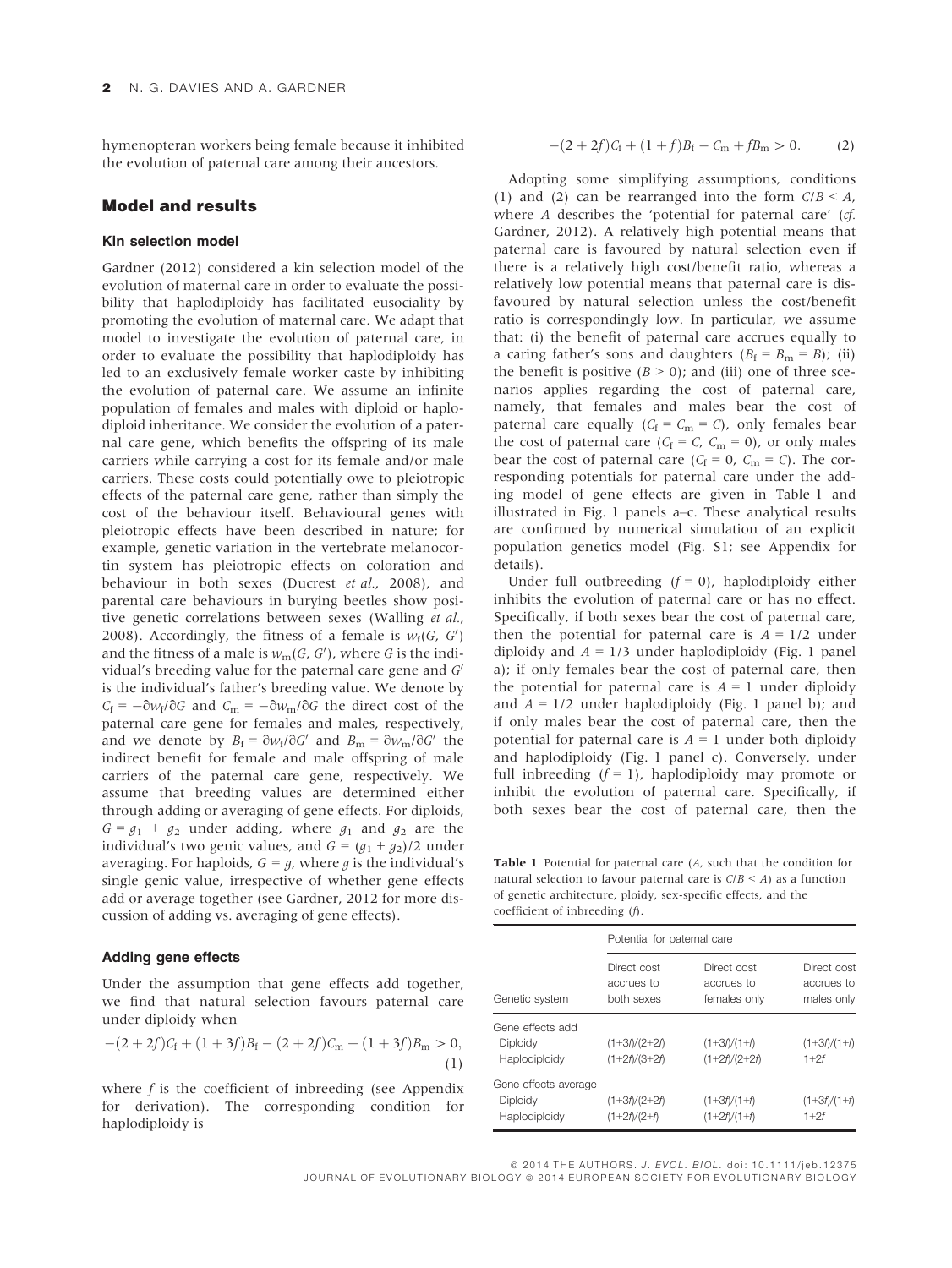

Fig. 1 Potential for paternal care under diploidy vs. haplodiploidy. Analytical solutions for the potential for paternal care (A, such that the condition for natural selection to favour paternal care is  $C/B < A$ ) under diploidy (solid black lines) vs. haplodiploidy (dashed grey lines). Results are shown for: adding of gene effects, with costs experienced by (a) both sexes equally ( $C_f = C_m = C$ ), (b) females only ( $C_f = C$ ,  $C_m = 0$ ) or (c) males only  $(C_f = 0, C_m = C)$ ; and averaging of gene effects, with costs experienced by (d) both sexes equally  $(C_f = C_m = C)$ , (e) females only ( $C_f = C$ ,  $C_m = 0$ ) or (f) males only ( $C_f = 0$ ,  $C_m = C$ ).

potential for paternal care is  $A = 1$  under diploidy and  $A = 3/5$  under haplodiploidy (Fig. 1 panel a); if only females bear the cost of paternal care, then the potential for paternal care is  $A = 2$  under diploidy and  $A = 3/4$  under haplodiploidy (Fig. 1 panel b); and if only males bear the cost of paternal care, then the potential for paternal care is  $A = 2$  under diploidy and  $A = 3$  under haplodiploidy (Fig. 1 panel c). Intermediate rates of inbreeding  $(0 \le f \le 1)$  yield intermediate results (Fig. 1 panels a–c).

#### Averaging gene effects

Under the assumption that gene effects average together, the condition for natural selection to favour paternal care under diploidy is

$$
-(2+2f)Cf + (1+3f)Bf - (2+2f)Cm + (1+3f)Bm > 0.
$$
\n(3)

Note that condition (3) is identical to condition (1). The corresponding condition for haplodiploidy is

$$
-(1+f)C_{f} + (1+f)B_{f} - Cm + fB_{m} > 0.
$$
 (4)

Following the procedure outlined in the previous section, conditions (3) and (4) can also be rearranged into the form  $C/B \leq A$ , where A describes the potential for paternal care. The corresponding potentials for paternal care under the averaging model of gene effects are given in Table 1 and illustrated in Fig. 1 panels d–f; these analytical results are confirmed by numerical simulation (Fig. S1).

Under full outbreeding  $(f = 0)$ , haplodiploidy has no effect upon the evolution of paternal care. Specifically, if both sexes bear the cost of paternal care, then the potential for paternal care is  $A = 1/2$  under both diploidy and haplodiploidy (Fig. 1 panel d); if only females bear the cost of paternal care, then the potential for

JOURNAL OF EVOLUTIONARY BIOLOGY @ 2014 EUROPEAN SOCIETY FOR EVOLUTIONARY BIOLOGY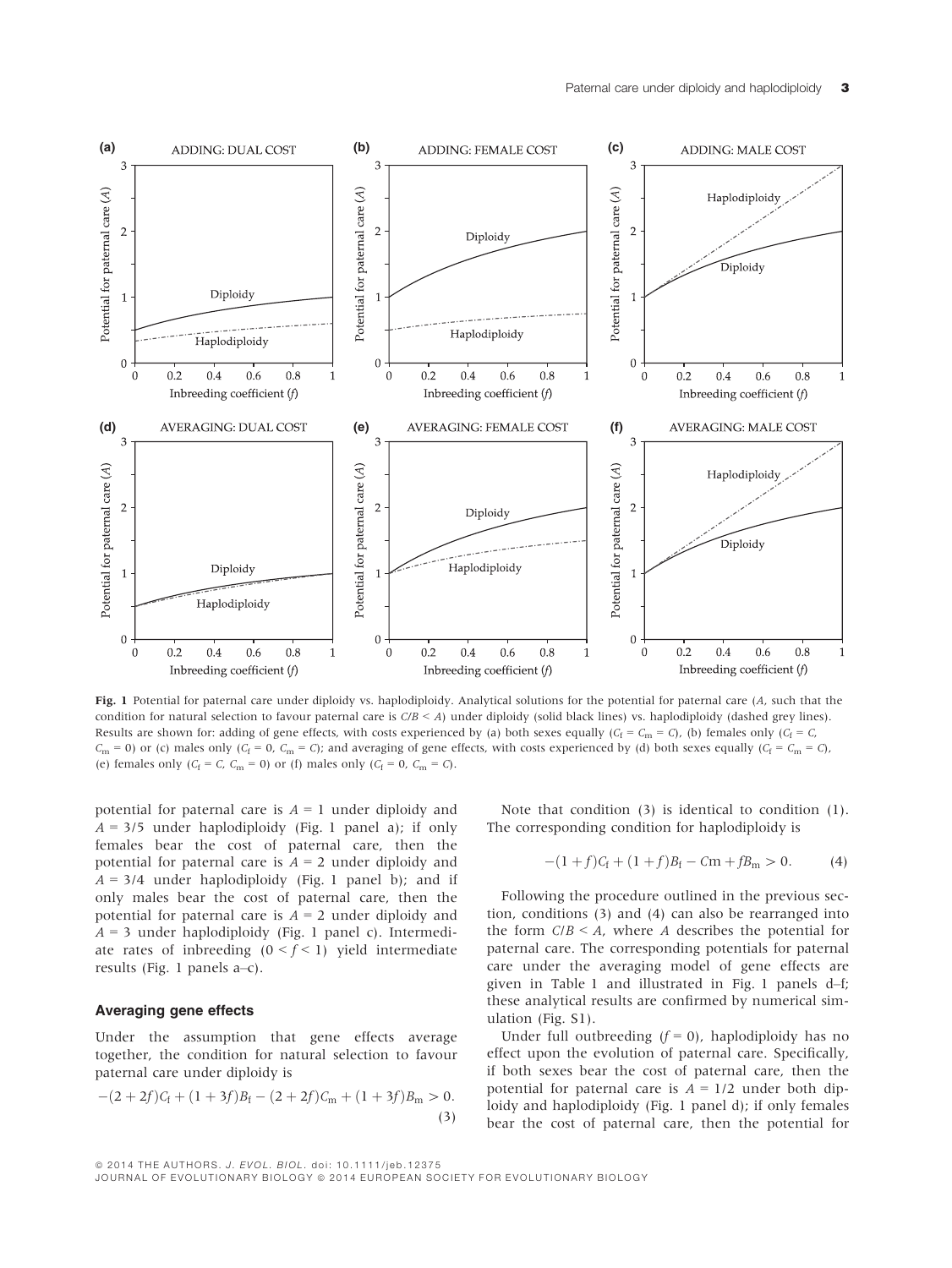paternal care is  $A = 1$  under both diploidy and haplodiploidy (Fig. 1 panel e); and if only males bear the cost of paternal care, then the potential for paternal care is  $A = 1$  under both diploidy and haplodiploidy (Fig. 1) panel f). Conversely, under full inbreeding  $(f = 1)$ , haplodiploidy may promote or inhibit or have no effect upon the evolution of paternal care. Specifically, if both sexes bear the cost of paternal care, then the potential for paternal care is  $A = 1$  under both diploidy and haplodiploidy (Fig. 1 panel d); if only females bear the cost of paternal care, then the potential for paternal care is  $A = 2$  under diploidy and  $A = 3/2$  under haplodiploidy (Fig. 1 panel e); and if only males bear the cost of paternal care, then the potential for paternal care is  $A = 2$  under diploidy and  $A = 3$  under haplodiploidy (Fig. 1 panel f). Intermediate rates of inbreeding  $(0 < f < 1)$  yield intermediate results (Fig. 1 panels d–f); note that when both sexes bear the cost of paternal care, haplodiploidy inhibits the evolution of paternal care relative to diploidy for intermediate rates of inbreeding (Fig. 1 panel d).

# **Discussion**

It appears that workers are female in the social hymenoptera because their altruistic sib-rearing derives from the maternal care practiced by their solitary ancestors (Lin & Michener, 1972; Alexander, 1974; West-Eberhard, 1975; Evans, 1977; Charlesworth, 1978; Eickwort, 1981; Craig, 1982; Andersson, 1984; Starr, 1985; Bourke & Franks, 1995; Queller & Strassmann, 1998; Ross et al., 2013). Paternal care is rare among solitary hymenoptera, having only been reported in the genus Trypoxylon (Hamilton, 1964; West-Eberhard, 1975; Brockmann, 1980), whereas maternal care is widespread throughout this group (Hamilton, 1964; Hölldobler & Wilson, 1990; Alexander et al., 1991). Furthermore, both theory and empirical evidence suggest that the origin of hymenopteran worker behaviour lies in parental care redirected towards siblings (Wheeler, 1928; Kennedy, 1966; Michener, 1969; Wilson, 1971; Hamilton, 1972; Alexander, 1974; West-Eberhard, 1987; Alexander et al., 1991; Bourke & Franks, 1995; Linksvayer & Wade, 2005; Amdam et al., 2006; Boomsma, 2007; Toth et al., 2006; Boomsma et al., 2011). Hence, the absence of male workers among the social hymenoptera reflects an ancestral dearth of paternal care.

Here, we have investigated the possibility that haplodiploidy inhibits the evolution of paternal care, which, if correct, would potentially explain the pattern of parental care among the ancestors of the social hymenoptera, and hence the contemporary sex bias in worker castes. We have found that haplodiploidy may mediate the evolution of paternal care, but that it may have a positive or negative effect or no effect at all, depending upon which individuals experience the costs

of paternal care, the degree of inbreeding, and how gene effects combine to determine phenotypes.

Of most biological relevance is the scenario in which the father pays the cost of paternal care. Here, we have found that for outbred populations  $(f = 0)$ , haplodiploidy neither promotes nor inhibits the evolution of paternal care, irrespective of whether gene effects add or average together, because the value that a male places upon his offspring relative to the value that he places upon himself is the same under diploidy and haplodiploidy. Specifically, although a male places less value upon his 'sons' under haplodiploidy (i.e. zero value, because they develop from his partner's unfertilized eggs, and hence are unrelated to him; Hamilton, 1972), he places more value upon his daughters (because the reproductive value of females is greater under haplodiploidy; Hamilton, 1972), and these two effects exactly cancel.

However, for indred populations  $(f > 0)$ , haplodiploidy promotes the evolution of paternal care, irrespective of whether gene effects add or average together. This is because inbreeding leads a male to be more related to his offspring under haplodiploidy than under diploidy. Specifically, inbreeding increases the consanguinity of father and offspring under both diploidy and haplodiploidy, increasing the absolute value of offspring under both modes of inheritance. But although inbreeding increases the consanguinity of a male to himself under diploidy (because he is inbred), it does not increase the consanguinity of a male to himself under haplodiploidy (because a haploid individual cannot be inbred), such that the absolute value a male places upon himself is increased by inbreeding under diploidy but not under haplodiploidy. The net effect is that, in the context of inbreeding, a male places relatively more value upon his offspring under haplodiploidy than under diploidy, and hence, under inbreeding, haplodiploidy promotes the evolution of paternal care.

Although we have treated the degree of inbreeding as a fixed parameter when assessing the impact of diploidy vs. haplodiploidy upon the evolution of paternal care, it is possible that rates of inbreeding are systematically different for diploid vs. haplodiploid taxa. One possibility is that haplodiploidy promotes inbreeding by purging the recessive deleterious alleles that make inbreeding costly (White, 1945; Suomalainen, 1962; Crozier, 1970; Brückner, 1978; Henter, 2003). As we have found that inbreeding  $(f > 0)$  tends to accentuate the impact of haplodiploidy, this effect would tend to magnify the differences between diploidy and haplodiploidy in our analysis. Alternatively, for hymenoptera in particular, inbreeding could be relatively inhibited because of costs associated with the production of sterile diploid males in the context of complementary sex determination (Whiting, 1925, 1933; Cook & Crozier, 1995; van Wilgenburg et al., 2006; for an exception, see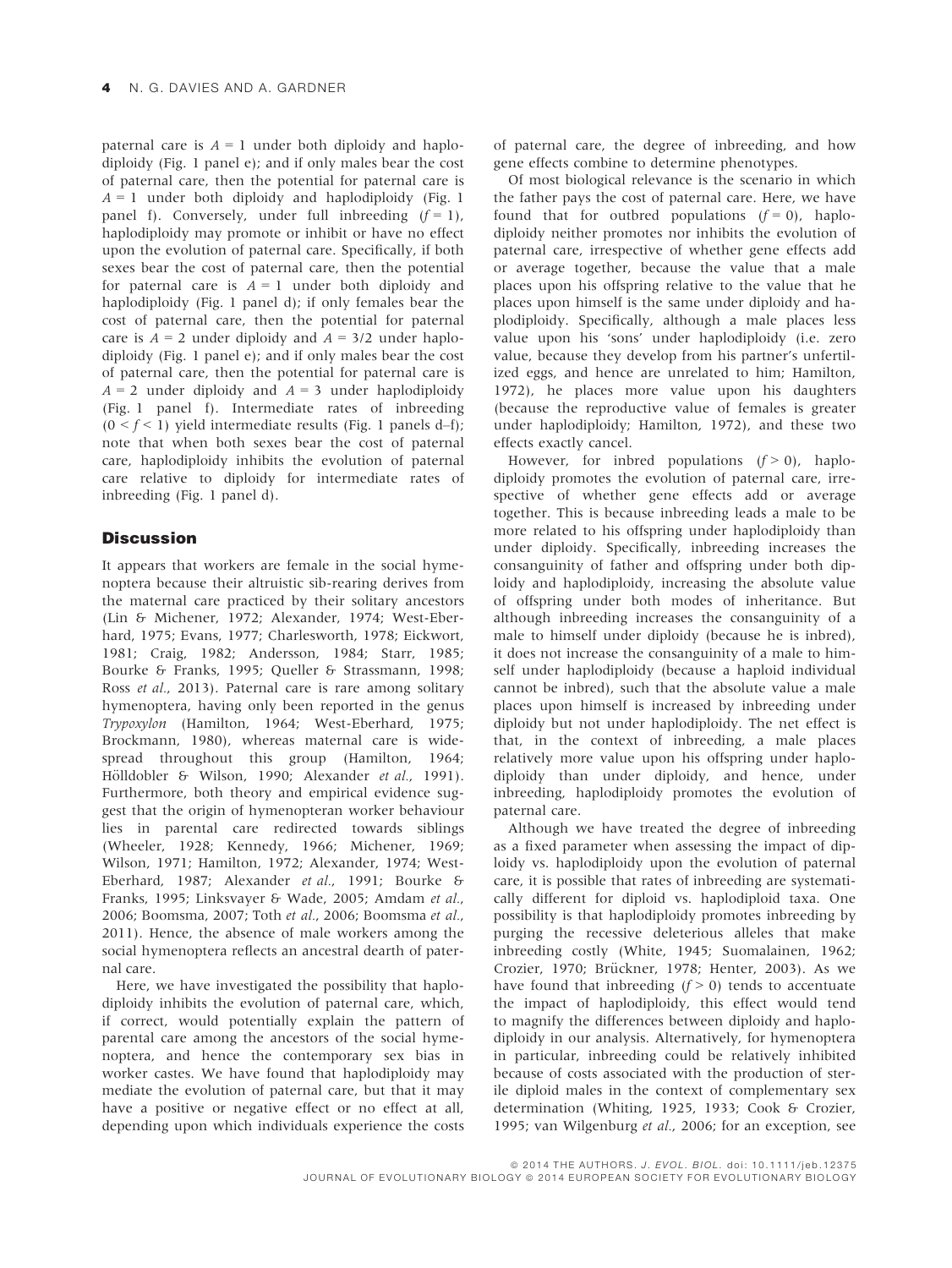Cowan & Stahlhut, 2004). A negative association between haplodiploidy and inbreeding would tend to reduce the differences observed between diploidy and haplodiploidy in our analysis. The relative importance of these two factors has not been systematically studied, but although inbreeding rates vary among both diploids and haplodiploids, haplodiploidy does appear to be overrepresented among chronic inbreeders (Hamilton, 1967; Werren, 1993).

We have also considered two further scenarios, in which both females and males, or only females, pay the cost of paternal care. These particular cost scenarios are included primarily for synthesis with the analyses of Wade (2001) and Gardner (2012). We have found that haplodiploidy may either inhibit or have no impact upon the evolution of paternal care in these scenarios, depending upon the degree of inbreeding and whether gene effects add or average together to determine the phenotype. Conceptualization of these results is complicated because there are two actor classes: males who actually enact the paternal care behaviour, and females who pay (at least part of) the cost. Broadly speaking, haplodiploidy inhibits the evolution of paternal care when females pay a cost because females have greater reproductive value under haplodiploidy and hence the evolutionary impact of this cost is magnified (cf. Gardner, 2012).

These results could illuminate the evolutionary trajectories of particular paternal care genes that incur known costs for their female carriers. This might be relevant in a case where morphologies or behaviours enhancing parental care in males are deleterious when expressed in females, and where the genes underlying these traits are not differentially regulated in the two sexes. Such genes may be sexually antagonistic – that is, experiencing opposing selective pressures in females and in males (Lande, 1980; Rice, 1984). Sexually antagonistic genes have been identified in insect populations (e.g. Innocenti & Morrow, 2010). However, the absence of a clear and necessary ecological trade-off underlying sexual antagonism in paternal care traits means that these results may be of limited relevance to the broader question of whether and how haplodiploidy impacts upon the evolution of paternal care.

Thus, if haplodiploidy has a robust impact upon the evolution of paternal care, our analysis suggests that it is in the opposite direction from that required to explain the female bias in parental care among the ancestors of the social hymenoptera. This provides further support for the idea that haplodiploid inheritance is not responsible for the exclusively female worker caste of the social hymenoptera: either directly, as a result of the inflated genetic relatedness of haplodiploid sisters (Charlesworth, 1978; Charnov, 1978; Craig, 1979); or indirectly, by preadapting females and not males for sib-rearing (Gardner, 2012 and the present analysis). Instead, although the ancestral female bias in parental care provides the best explanation for the female bias in altruistic sib-rearing among the social hymenoptera (Ross et al., 2013), the relative absence of paternal care in this group mirrors the more general absence of paternal care across the terrestrial animal kingdom, which owes to other fundamental asymmetries between the sexes (Queller, 1997; Kokko & Jennions, 2012).

More generally, the issue of whether haplodiploidy has been an important determinant of the evolution of helping in the social hymenoptera (the evidence suggests that it has not) is distinct from the issue of whether kin selection has played a key role (the evidence overwhelmingly suggests that it has). Ecological factors, such as those concerning which sex or sexes exhibited parental care in the ancestral species, do not provide alternatives to kin selection, but rather modulate the cost and benefit terms appearing in Hamilton's (1963, 1964, 1970) rule.

#### Acknowledgments

We thank Peter Nonacs, Stuart West, and two anonymous reviewers for helpful comments, and the Clarendon Fund, NSERC and the Royal Society for funding.

#### **References**

- Alexander, R.D. 1974. The evolution of social behavior. Annu. Rev. Ecol. Syst. 5: 325–383.
- Alexander, R.D., Noonan, K.M. & Crespi, B.J. 1991. The evolution of eusociality. In: The Biology of the Naked Mole-Rat (P.W. Sherman, J.U.M. Jarvis & R.D. Alexander, eds), pp. 3– 44. Princeton University Press, Princeton.
- Amdam, G.V., Csondes, A., Fondrk, M.K. & Page, R.E. 2006. Complex social behaviour derived from maternal reproductive traits. Nature 439: 76-78.
- Andersson, M. 1984. The evolution of eusociality. Annu. Rev. Ecol. Syst. 15: 165–189.
- Boomsma, J.J. 2007. Kin selection vs. sexual selection: why the ends do not meet. Curr. Biol. 17: R673–R683.
- Boomsma, J.J., Beekman, M., Cornwallis, C.K., Griffin, A.S., Holman, L., Hughes, W.O.H. et al. 2011. Only full-sibling families evolved eusociality. Nature 471: E4-E5.
- Bourke, A.F.G. & Franks, N.R. 1995. Social Evolution in Ants. Princeton University Press, Chichester.
- Brockmann, H.J. 1980. Diversity in the nesting behavior of mud-daubers (Trypoxylon politum Say; Sphecidae). Fla. Entomol.  $63:53-64$ .
- Brückner, D. 1978. Why are there inbreeding effects in haplo-diploids? Evolution 32: 456-458.
- Bulmer, M. 1994. Theoretical Evolutionary Ecology. Sinauer Associates, Sunderland, Massachusetts.
- Charlesworth, B. 1978. Some models of the evolution of altruistic behaviour between siblings. J. Theor. Biol. 72: 297–319.
- Charnov, E.L. 1978. Evolution of eusocial behavior: offspring choice or parental parasitism? J. Theor. Biol. 75: 451–465.
- Cook, J.M. & Crozier, R.H. 1995. Sex determination and population biology in the Hymenoptera. Trends Ecol. Evol. 10: 281–286.
- Cowan, D.P. & Stahlhut, J.K. 2004. Functionally reproductive diploid and haploid males in an inbreeding hymenopteran

ª 2014 THE AUTHORS. J. EVOL. BIOL. doi: 10.1111/jeb.12375

JOURNAL OF EVOLUTIONARY BIOLOGY @ 2014 EUROPEAN SOCIETY FOR EVOLUTIONARY BIOLOGY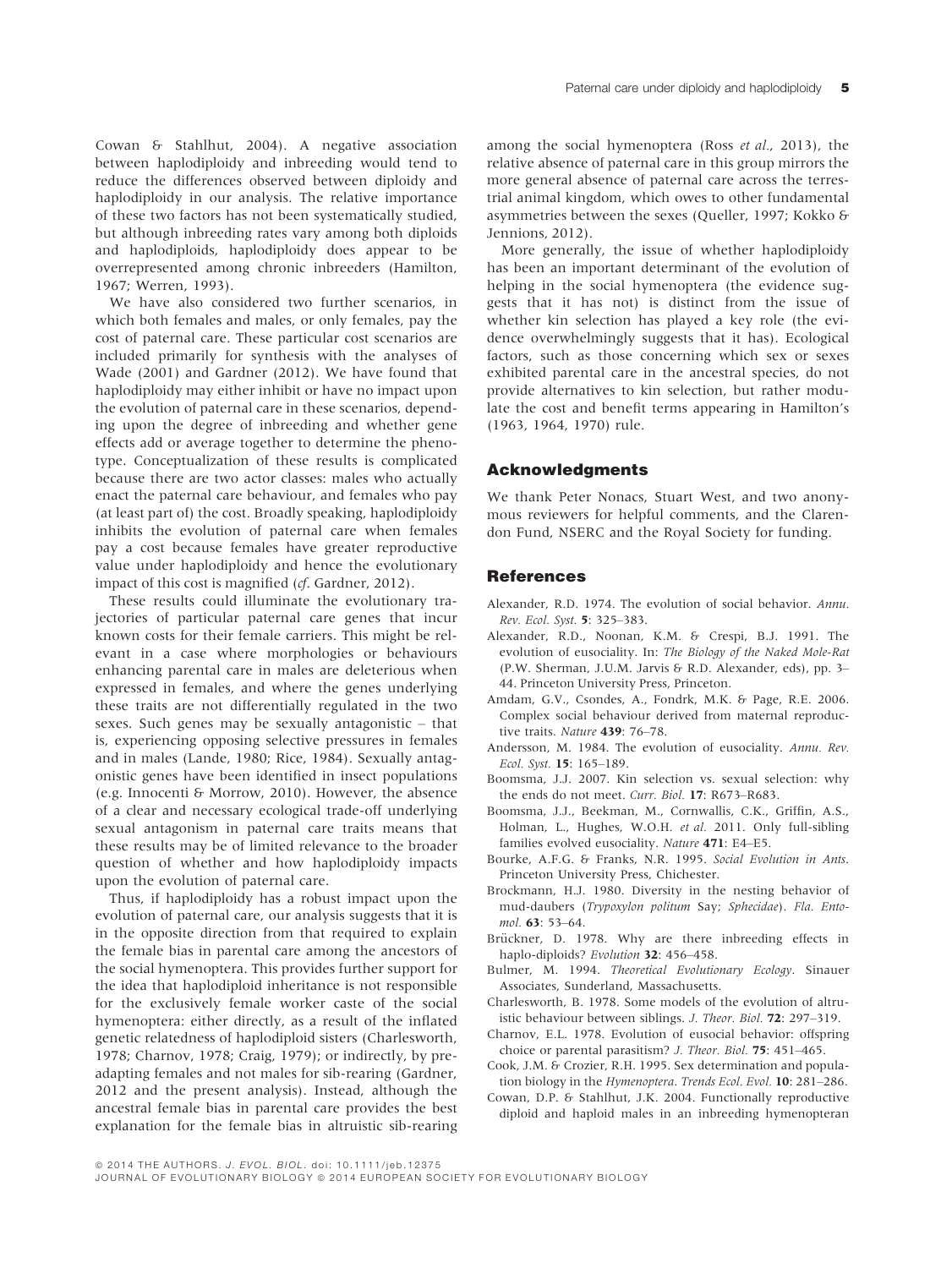with complementary sex determination. Proc. Natl. Acad. Sci. USA 101: 10374–10379.

- Craig, R. 1979. Parental manipulation, kin selection, and the evolution of altruism. Evolution 33: 319–334.
- Craig, R. 1982. Evolution of male workers in the Hymenoptera. J. Theor. Biol. 94: 95–105.
- Crozier, R.H. 1970. On the potential for genetic variability in haplo-diploidy. Genetica 41: 551-556.
- Ducrest, A., Keller, L. & Roulin, A. 2008. Pleiotropy in the melanocortin system, coloration and behavioural syndromes. Trends Ecol. Evol. 23: 502–510.
- Eickwort, G.C. 1981. Presocial insects. In: Social Insects, vol. II (H.R. Hermann, ed.), pp. 199–280. Academic Press, London.
- Evans, H.E. 1977. Extrinsic vs. intrinsic factors in the evolution of insect sociality. Bioscience 27: 613–617.
- Fisher, R.A. 1930. The Genetical Theory of Natural Selection. Clarendon Press, Oxford.
- Frank, S.A. 1997. Multivariate analysis of correlated selection and kin selection, with an ESS maximization method. J. Theor. Biol. 189: 307–316.
- Frank, S.A. 1998. Foundations of Social Evolution. Princeton University Press, Princeton, NJ.
- Gardner, A. 2012. Evolution of maternal care in diploid and haplodiploid populations. J. Evol. Biol. 25: 1479-1486.
- Gardner, A., Alpedrinha, J. & West, S.A. 2012. Haplodiploidy and the evolution of eusociality: split sex ratios. Am. Nat. 179: 240–256.
- Grafen, A. 2006. A theory of Fisher's reproductive value. J. Math. Biol. 53: 15–60.
- Hamilton, W.D. 1963. The evolution of altruistic behavior. Am. Nat. 97: 354–356.
- Hamilton, W.D. 1964. The genetical evolution of social behaviour. I, II. J. Theor. Biol. 7: 1–52.
- Hamilton, W.D. 1967. Extraordinary sex ratios. Science 156: 477–488.
- Hamilton, W.D. 1970. Selfish and spiteful behaviour in an evolutionary model. Nature 228: 1218–1220.
- Hamilton, W.D. 1972. Altruism and related phenomena, mainly in social insects. Annu. Rev. Ecol. Evol. Syst. 3: 193–232.
- Henter, H.J. 2003. Inbreeding depression and haplodiploidy: experimental measures in a parasitoid and comparisons across diploid and haplodiploid insect taxa. Evolution 57: 1793–1803.
- Hölldobler, B. & Wilson, E.O. 1990. The Ants. Springer-Verlag, Berlin.
- Innocenti, P. & Morrow, E.H. 2010. The sexually antagonistic genes of Drosophila melanogaster. PLoS Biol. 8: e1000335.
- Kennedy, J.S. 1966. Some outstanding questions in insect behaviour. In: Insect Behaviour, Symposium of the Royal Entomological Society of London, No. 3 (P.T. Haskell, ed.), pp. 97–112. Royal Entomological Society, London.
- Kokko, H. & Jennions, M.D. 2012. Sex differences in parental care. In: The Evolution of Parental Care (N.J. Royle, P.T. Smiseth, M. Kölliker, eds), pp. 101-116. Oxford University Press, Oxford.
- Lande, R. 1980. Sexual dimorphism, sexual selection, and adaptation in polygenic characters. Evolution 34: 292–305.
- Li, C.C. 1955. Population Genetics. University of Chicago Press, Chicago.
- Lin, N. & Michener, C.D. 1972. Evolution of sociality in insects. Q. Rev. Biol. 47: 131–159.
- Linksvayer, T.A. & Wade, M.J. 2005. The evolutionary origin and elaboration of sociality in the aculeate hymenoptera:

maternal effects, sib-social effects, and heterochrony. Q. Rev. Biol. 80: 317–336.

- Michener, C.D. 1969. Comparative social behavior of bees. Annu. Rev. Entomol. 14: 299–342.
- Price, G.R. 1970. Selection and covariance. Nature 227: 520– 521.
- Queller, D.C. 1997. Why do females care more than males? Proc. R. Soc. B. 264: 1555-1557.
- Queller, D.C. & Strassmann, J.E. 1998. Kin selection and social insects. Bioscience 48: 165–175.
- Rice, W.R. 1984. Sex chromosomes and the evolution of sexual dimorphism. Evolution 38: 735–742.
- Ross, L., Gardner, A., Hardy, N. & West, S.A. 2013. Ecology, not the genetics of sex determination, determines who helps in eusocial populations. Curr. Biol. 23: 2383–2387.
- Starr, C.K. 1985. Enabling mechanisms in the origin of sociality in the hymenoptera: the sting's the thing. Ann. Ent. Soc. Am.  $78: 836 - 840$ .
- Suomalainen, E. 1962. Significance of parthenogenesis in the evolution of insects. Annu. Rev. Entomol. 7: 349–366.
- Taylor, P.D. 1996. Inclusive fitness arguments in genetic models of behaviour. J. Math. Biol. 34: 654–674.
- Taylor, P.D. & Frank, S.A. 1996. How to make a kin selection model. J. Theor. Biol. 180: 27–37.
- Taylor, P.D., Wild, G. & Gardner, A. 2007. Direct fitness or inclusive fitness: how shall we model kin selection? J. Evol. Biol. 20: 301–309.
- Toth, A.L., Varala, K., Newman, T.C., Miguez, F.E., Hutchison, S.K., Willoughby, D.A. et al. 2007. Wasp gene expression supports an evolutionary link between maternal behavior and eusociality. Science 318: 441–444.
- Wade, M.J. 2001. Maternal effect genes and the evolution of sociality in haplo-diploid organisms. Evolution 55: 453–458.
- Walling, C.A., Stamper, C.E., Smiseth, P.T. & Moore, A.J. 2008. The quantitative genetics of sex differences in parenting. Proc. Natl. Acad. Sci. USA 105: 18430–18435.
- Werren, J.H. 1993. The evolution of inbreeding in haplodiploid organisms. In: The Natural History of Inbreeding and Outbreeding: Theoretical and Empirical Perspectives (N.W. Thornhill, ed.), pp. 42–59. University of Chicago Press, Chicago.
- West-Eberhard, M.J. 1975. The evolution of social behavior by kin selection. Q. Rev. Biol. 50: 1–33.
- West-Eberhard, M.J. 1987. The epigenetical origins of insect sociality. In: Chemistry and Biology of Social Insects (J. Eder & H. Rumbold, eds), pp. 369–372. Verlag J. Peperny, Munich.
- Wheeler, W.M. 1928. The Social Insects. Kegan Paul, Trench, Trubner & Co., London.
- White, M.J.D. 1945. Animal Cytology and Evolution. Cambridge University Press, Cambridge.
- Whiting, A.R. 1925. The inheritance of sterility and of other defects induced by abnormal fertilization in the parasitic wasp, Habrobracon juglandis (Ashmead). Genetics 10: 33–58.
- Whiting, P.W. 1933. Selective fertilization and sex-determination in Hymenoptera. Science 78: 537-538.
- van Wilgenburg, E., Driessen, G. & Beukeboom, L.W. 2006. Single locus complementary sex determination in Hymenoptera: an 'unintelligent' design? Front. Zool. 3: 1.
- Wilson, E.O. 1971. The Insect Societies. Belknap Press, London.
- Wright, S. 1921. Systems of mating. I. The biometric relations between parent and offspring. Genetics 6: 111-123.

© 2014 THE AUTHORS. J. EVOL. BIOL. doi: 10.1111/jeb.12375 JOURNAL OF EVOLUTIONARY BIOLOGY @ 2014 EUROPEAN SOCIETY FOR EVOLUTIONARY BIOLOGY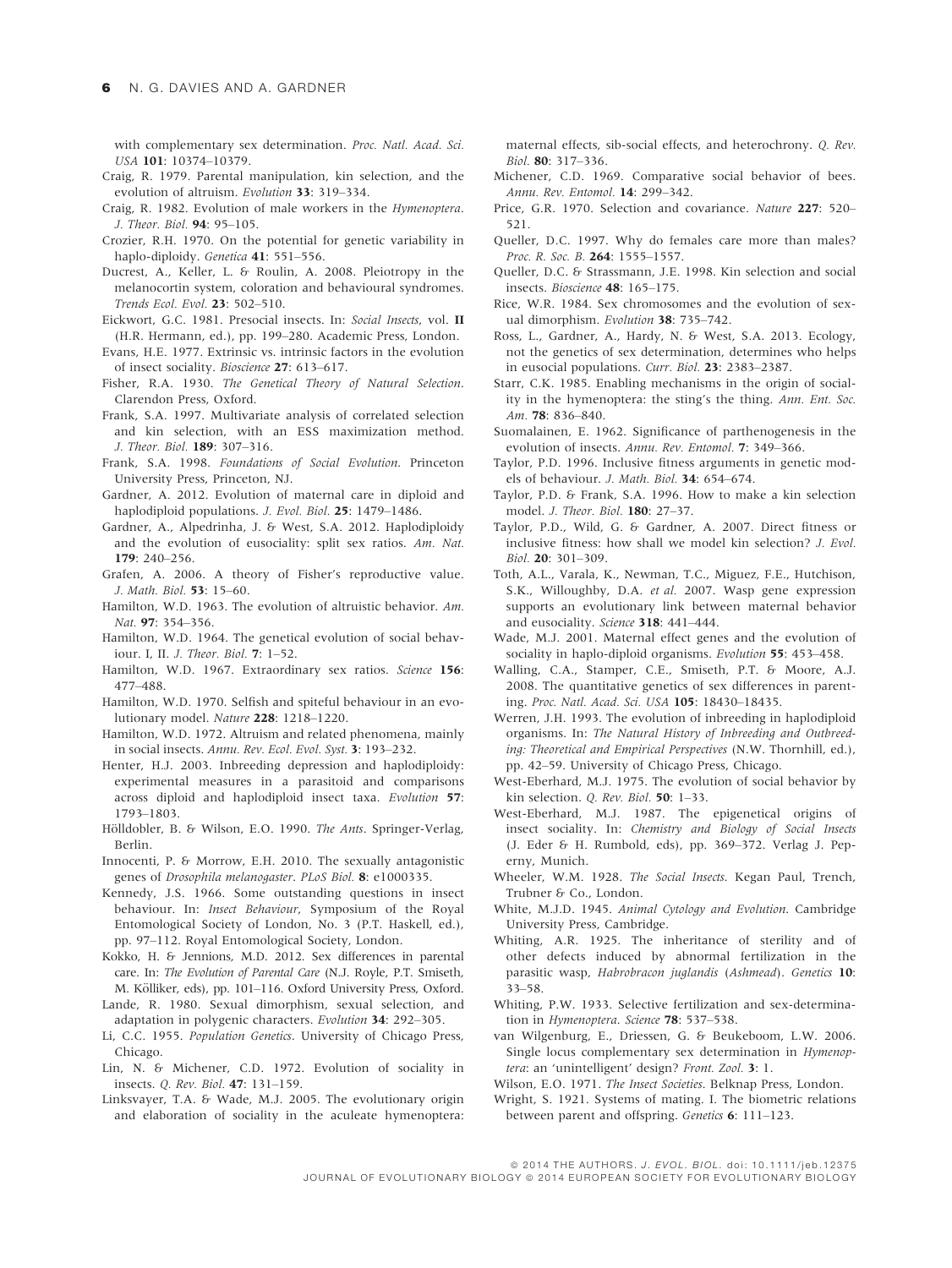## Appendix

# Kin selection analysis

Here, we perform a kin selection analysis of the model presented in the main text, analogously to the model of maternal care analysed by Gardner (2012). Having defined  $w_f$  and  $w_m$  in the main text, we write  $\bar{w}_f$  and  $\bar{w}_{\text{m}}$  for the average fitness of females and males, respectively, and  $W_f = w_f / \bar{w}_f$  and  $W_m = w_m / \bar{w}_m$  for the relative fitness of a female and a male, respectively. As we assume the paternal care gene is vanishingly rare,  $\bar{w}_f = \bar{w}_m$ . The condition for natural selection to favour any trait is  $c_f$  d $W_f/dg_f + c_m$  d $W_m/dg_m > 0$  (Taylor, 1996; Taylor & Frank, 1996; Frank, 1997, 1998; Taylor et al., 2007); here,  $c_f$  and  $c_m$  are the class reproductive values of females and males, respectively (Fisher, 1930; Taylor, 1996; Grafen, 2006), and  $g_f$  and  $g_m$  denote the genic values of random genes picked from a female and a male, respectively.

A gene's value has both direct and indirect impacts on its carrier's fitness. The direct effect follows from the genic value ( $g_f$  or  $g_m$ ) modifying its carrier's breeding value ( $G_f$  or  $G_m$ ), which in turn may be associated with a fitness cost to the gene's carrier. The indirect effect follows from the statistical association, due to heredity, between the gene's value ( $g_f$  or  $g_m$ ) and its carrier's father's breeding value ( $G_f'$  or  $G_m'$ ), which in turn is associated with the father's investment in paternal care, which may yield a fitness benefit for the gene's carrier. Thus, the two actors who may modify a given recipient's fitness are the recipient itself and the recipient's father. From the chain rule, we have  $dW_f/dg_f = (\partial W_f/\partial G_f) \times (dG_f/dg_f) + (\partial W_f/\partial G'_f) \times (dG'_f/dg_f).$ Here,  $\partial W_f / \partial G_f = -C_f / \bar{w}_f$ ;  $dG_f / dg_f$  is equal to  $2p_f$  for adding of gene effects and  $p_f$  for averaging of gene effects, where  $p_f$  is the consanguinity of a female to herself (Bulmer, 1994);  $\partial W_f / \partial G'_f = B_f / \bar{w}_f$ ; and  $dG'_f / dg_f$  is equal to  $2p_d$  for adding of gene effects under diploidy and  $p_d$ for adding of gene effects under haplodiploidy and averaging of gene effects under diploidy or haplodiploidy, where  $p_d$  is the consanguinity of father and daughter. Similarly,  $dW_m/dg_m = (\partial W_m/\partial G_m) \times (dG_m/\partial G_m)$  $dg_m$ ) + ( $\partial W_m / \partial G'_m$ ) × ( $dG'_m / dg_m$ ). Here,  $\partial W_f / \partial G_m = -C_m /$  $\bar{w}_{\rm m}$ ; d $G_{\rm m}/\rm{d} g_{\rm m}$  is equal to  $2p_{\rm m}$  for adding of gene effects under diploidy and  $p_m$  for adding of gene effects under haplodiploidy and averaging of gene effects under diploidy or haplodiploidy, where  $p_m$  is the consanguinity of a male to himself;  $\partial W_{\text{m}}/\partial G'_{\text{m}} = B_{\text{m}}/\bar{w}_{\text{m}}$ ; and  $dG'_{\text{m}}/d g_{\text{m}}$  is equal to  $2p_s$  for adding of gene effects under diploidy and  $p_s$  for adding of gene effects under haplodiploidy and averaging of gene effects under diploidy or haplodiploidy, where  $p_s$  is the consanguinity of father and son.

Note that:  $c_f = c_m = 1/2$  under diploidy and  $c_f = 2/3$ and  $c_m = 1/3$  under haplodiploidy, regardless of the sex ratio (Price, 1970; Taylor, 1996);  $p_f = (1 + f)/2$ , where  $f = dg_1/dg_2 = dg_2/dg_1$  is the coefficient of inbreeding;  $p_d = (1 + 3f)/4$  under diploidy and  $p_d = (1 + f)/2$  under haplodiploidy;  $p_m = (1 + f)/2$  under diploidy and  $p_m = 1$ under haplodiploidy; and  $p_s = (1 + 3f)/4$  under diploidy and  $p_s = f$  under haplodiploidy. Making these substitutions into the condition  $c_f dW_f/dg_f + c_m dW_m/dg_m > 0$ recovers inequalities  $(1)$ – $(4)$  of the main text.

Here, we have framed our kin selection analysis in terms of coefficients of consanguinity and class reproductive values. In the Introduction, we framed the haplodiploidy hypothesis in terms of life-for-life relatedness, which includes both genetic similarity and individual reproductive value in a single quantity. Gardner et al. (2012, Appendix A) provide an overview of the connections between consanguinity, life-for-life and regression relatedness, and individual and class reproductive value.

### Population genetics analysis

Here, we develop an explicit population genetics model of the evolution of paternal care, analogous to the maternal care model analysed by Gardner (2012).

### Diploidy

We assume an infinite population of females and males with genetic variation at a single locus with two alleles, the paternal care allele A and the null allele a. The proportion of females carrying  $x \in \{0, 1, 2\}$  copies of A is  $\phi_x$ , and the proportion of males carrying  $u \in \{0,$ 1, 2} copies of A is  $\mu_u$ . Similarly, we index maternal genotypes by  $y \in \{0, 1, 2\}$  and paternal genotypes by  $v \in \{0, 1, 2\}$ . In the construction of mating pairs, we use the parameter  $\alpha$  to control inbreeding. First, females and males are paired preferentially with 'matching' genotypes – AA females with AA males, Aa females with Aa males and aa females with aa males – with any unpaired individuals paired randomly; then, a proportion  $1 - \alpha$  of these pairs is broken up and repaired randomly. Therefore, the frequency of xfemale/*u*-male pairs is  $\gamma_{xu} = \alpha \min(\phi_x, \mu_u) + (1 - \alpha)$  $\phi_x \mu_u$  if  $x = u$ , and  $\gamma_{xu} = \alpha (\phi_x - \min(\phi_x, \mu_x)) (\mu_u - \min(\phi_x, \mu_x))$  $(\phi_u, \mu_u)/(\Sigma_{z \in \{0, 1, 2\}} (\mu_z - \min(\phi_z, \mu_z))) + (1 - \alpha) \phi_x \mu_u$ if  $x \neq u$ . When genotype frequencies are equal for males and females, the  $x \neq u$  case gives  $\gamma_{xu} = (1 - \alpha)$  $\phi_x \mu_u$ . Each pair produces a large number of offspring with an even sex ratio; each offspring's genotype comprises a random allele from the mother and a random allele from the father. Thus, the probability that a daughter born to a  $y$ -mother and a  $v$ -father is of genotype x is  $\pi_{xyv} = \sum_{X \in \{0, 1\}} \mathcal{B}(X; y/2) \mathcal{B}(x - X; v/2)$ , where  $\mathcal{B}(q; r)$  is equal to r if  $q = 1$ ,  $1 - r$  if  $q = 0$ , and 0 otherwise; and the probability that a son born to a y-mother and a v-father is of genotype  $u$  is  $\rho_{uyv} = \Sigma_{U \in \{0,1\}}$   $\mathscr{B}(U; y/2)$   $\mathscr{B}(u - U; v/2)$ . The total

JOURNAL OF EVOLUTIONARY BIOLOGY @ 2014 EUROPEAN SOCIETY FOR EVOLUTIONARY BIOLOGY